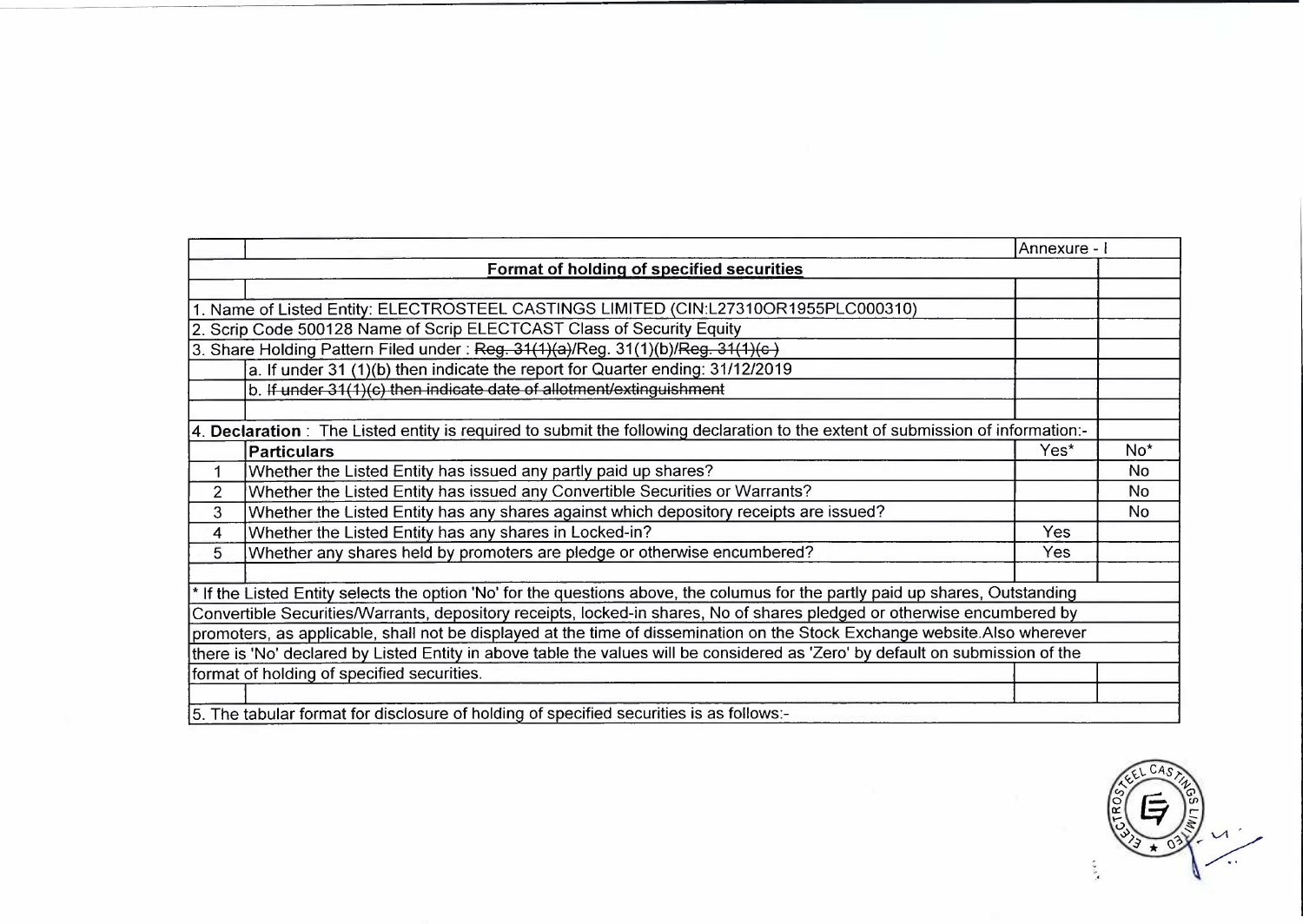| Categ<br>ory<br>(1) | ELECTROSTEEL CASTINGS LIMITED<br>Table I - Summary Statement holding of specified securities as on 31/12/2019<br>Category of<br>shareholder<br>(11) | Nos of<br>holders<br>(III) | No. of fully<br>share- paid up equity<br>shares held<br>(IV) | paid-up<br>equity shares<br>held<br>(V) | No of Partly No. of shares<br>underlying<br>Depository<br>Receipts<br>(VI) | Total<br>nos shares<br>held<br>$(V1) = (IV) +$<br>$(V)$ + $(VI)$ | Shareholding<br>as a % of total<br>no of shares<br>calculated as<br>per SCRR.<br>1957)<br>(VIII) |            | Number of Voting Rights held in each class of<br>secunties<br>(IX) |           |                                   | No of<br>shares<br>outstanding<br>convertible<br>securities<br>(including | Shareholding as<br>a % assuming<br>Underlying full conversion of<br>convertible<br>securities (as a<br>percentage of<br>diluted share | Number of Locked in<br>shares<br>(XII) |                                          | Number of shares<br>pledged or otherwise<br>encumbered<br>(XIII) |                                          | Number of<br>equity shares<br>held in<br>dematerialized<br>form<br>(XIV) |
|---------------------|-----------------------------------------------------------------------------------------------------------------------------------------------------|----------------------------|--------------------------------------------------------------|-----------------------------------------|----------------------------------------------------------------------------|------------------------------------------------------------------|--------------------------------------------------------------------------------------------------|------------|--------------------------------------------------------------------|-----------|-----------------------------------|---------------------------------------------------------------------------|---------------------------------------------------------------------------------------------------------------------------------------|----------------------------------------|------------------------------------------|------------------------------------------------------------------|------------------------------------------|--------------------------------------------------------------------------|
|                     |                                                                                                                                                     |                            |                                                              |                                         |                                                                            |                                                                  | As a % of<br>$(A + B + C2)$                                                                      | Class eg x | No of Voting Rights<br>Class eg y                                  | Total     | Total as a<br>$%$ of<br>$(A+B+C)$ | Warrants)<br>(X)                                                          | capital)<br>$(XI) = (VII)+(X) As$<br>a % of (A+B+C2)                                                                                  | $No$ (a)                               | As a % of<br>total<br>shares<br>held (b) | $No$ (a)                                                         | As a % of<br>total<br>shares<br>held (b) |                                                                          |
| (A)                 | Promoter &<br>Promoter group                                                                                                                        | 25                         | 226091648                                                    |                                         |                                                                            | 226091648                                                        | 52.22                                                                                            | 226091648  |                                                                    | 226091648 | 52 22                             |                                                                           | 52 22                                                                                                                                 | 30348333                               | 13.42                                    | 191371867                                                        | 84 64                                    | 226091648                                                                |
| (B)                 | Public                                                                                                                                              | 48456                      | 206863061                                                    |                                         |                                                                            | 206863061                                                        | 4778                                                                                             | 206863061  |                                                                    | 206863061 | 47 78                             |                                                                           | 47 78                                                                                                                                 | 12382010                               | 5.99                                     |                                                                  | <b>NA</b>                                | 205090556                                                                |
| (C)                 | Non Promoter -<br>Non Public                                                                                                                        |                            |                                                              |                                         |                                                                            |                                                                  | 000                                                                                              |            |                                                                    |           | 0.00                              |                                                                           | 0.00                                                                                                                                  |                                        | 0 <sub>0</sub>                           |                                                                  | <b>NA</b>                                |                                                                          |
| (C1)                | <b>Shares</b><br>underlying DRs                                                                                                                     |                            |                                                              |                                         |                                                                            |                                                                  | 000                                                                                              |            |                                                                    |           | 0.00                              |                                                                           | 0.00                                                                                                                                  |                                        | 0.00                                     |                                                                  | <b>NA</b>                                |                                                                          |
| (C2)                | Shares held by<br>Employee<br>Trusts                                                                                                                |                            |                                                              |                                         |                                                                            |                                                                  | 0.00                                                                                             |            |                                                                    |           | 0.00                              |                                                                           | o ool                                                                                                                                 |                                        | 0.00                                     |                                                                  | <b>NA</b>                                |                                                                          |
|                     | 1 Total                                                                                                                                             | 48481                      | 432954709                                                    |                                         |                                                                            | 432954709                                                        | 100 00                                                                                           | 432954709  |                                                                    | 432954709 | 100 00                            |                                                                           | 100 00                                                                                                                                | 42730343                               |                                          | 9.87 191371867                                                   | 44 20                                    | 431182204                                                                |



 $\sim$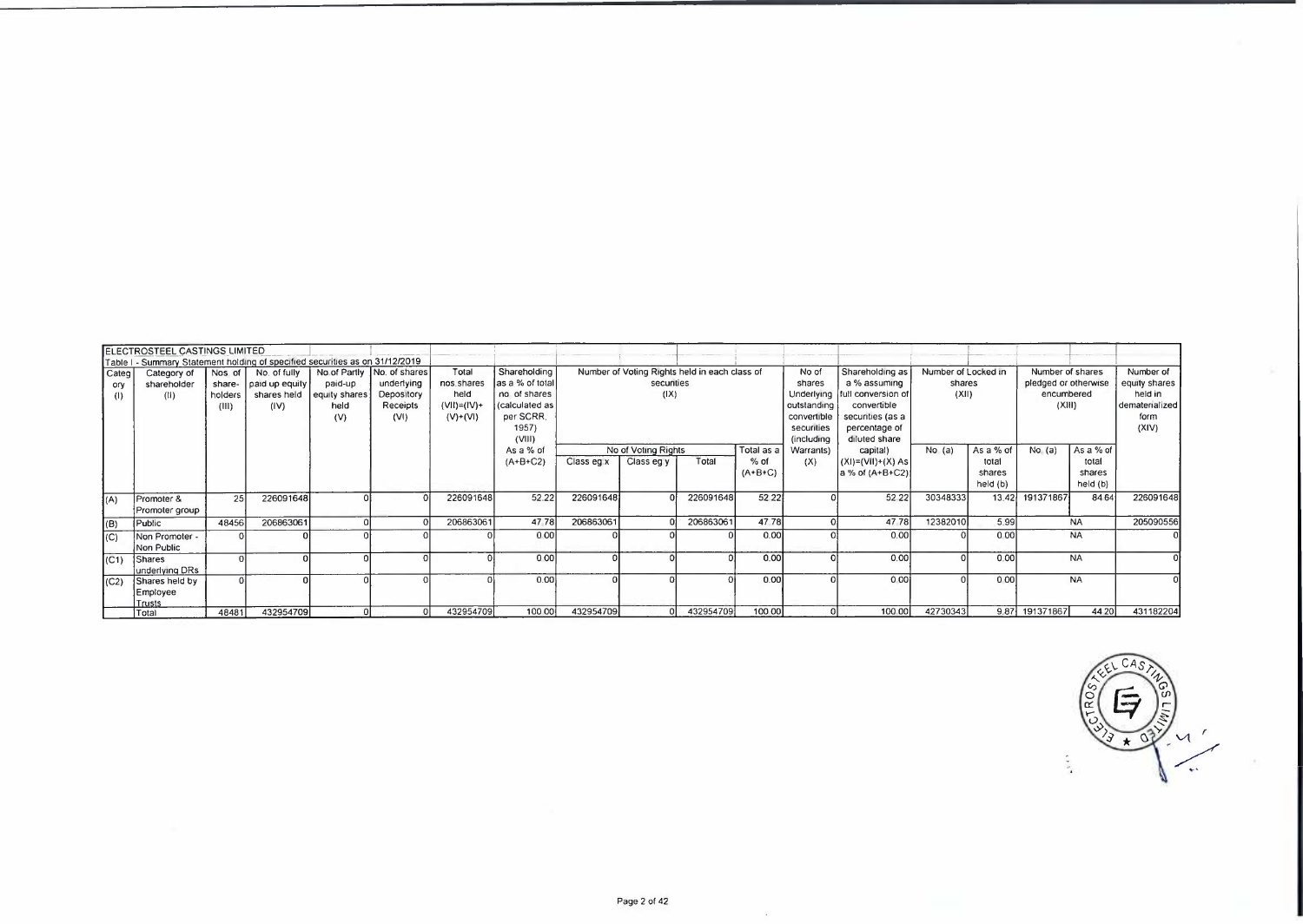|     | ELECTROSTEEL CASTINGS LIMITED<br>Table II - Statement Showing shareholding pattern of the Promoter and Promoter Group as on 31/12/2019 |     |      |                      |                                                            |                                         |                                 |                             |                                                              |                      |                                      |                                                                  |                                                 |                                                                            |                                                                                                                                                                                  |                                     |                                       |                                                               |                                          |                                       |
|-----|----------------------------------------------------------------------------------------------------------------------------------------|-----|------|----------------------|------------------------------------------------------------|-----------------------------------------|---------------------------------|-----------------------------|--------------------------------------------------------------|----------------------|--------------------------------------|------------------------------------------------------------------|-------------------------------------------------|----------------------------------------------------------------------------|----------------------------------------------------------------------------------------------------------------------------------------------------------------------------------|-------------------------------------|---------------------------------------|---------------------------------------------------------------|------------------------------------------|---------------------------------------|
|     |                                                                                                                                        |     |      |                      |                                                            |                                         |                                 |                             |                                                              |                      |                                      |                                                                  |                                                 |                                                                            |                                                                                                                                                                                  |                                     |                                       |                                                               |                                          |                                       |
|     | Category & Name of the<br>Shareholders (I)                                                                                             | PAN | (11) | Nos. of<br>ers (III) | No of fully<br>sharehold paid up<br>equity shares held (V) | Partly paid-up Nos. of<br>equity shares | shares<br>underlying            | Total<br>nos shares<br>held | Sharehold<br>ing %<br>calculated                             |                      |                                      | Number of Voting Rights held in each class of<br>securities (IX) |                                                 | No of<br>shares<br>Underlying                                              | Shareholdin<br>$g$ as a $%$<br>assuming                                                                                                                                          | Number of Locked in<br>shares (XII) |                                       | Number of shares<br>pledged or otherwise<br>encumbered (XIII) |                                          | Number of<br>equity shares<br>held in |
| (1) | Indian                                                                                                                                 |     |      |                      | held (IV)                                                  |                                         | Depository<br>Receipts<br>(VI)  | $(VII)=(IV)*$<br>$(V)+(VI)$ | as per<br>SCRR<br>1957)<br>As a % of<br>$(A+B+C2)$<br>(VIII) | Class x              | No of Voting Rights<br>Class y Total |                                                                  | Total as<br>a % of<br>Total<br>Votina<br>rights | outstanding<br>convertible<br>securities<br>(including<br>Warrants)<br>(X) | full<br>conversion<br>Ωf<br>convertible<br>securities<br>$\sqrt{asa}$<br>percentage<br>of diluted<br>share<br>capital)<br>$(XI) = (VII) + (XI)$<br>) As a % of<br>$4 + B + C$ 21 | No. (a)                             | As a % of<br>total shares<br>held (b) | No $(a)$                                                      | As a % of<br>total<br>shares<br>held (b) | dematenalize<br>d form<br>(XIV)       |
| (a) | Individuals/Hindu undivided                                                                                                            |     |      | 10                   | 43188505                                                   | $\Omega$                                |                                 | 43188505<br>ΩI              | 998                                                          | 43188505             | $\Omega$                             | 43188505                                                         | 9.98                                            |                                                                            | 998                                                                                                                                                                              | 2197802                             | 509                                   | 40980703                                                      | 94.89                                    | 43188505                              |
|     | <b>UMANG KEJRIWAL - TRUSTEE</b><br>OF SREEJI FAMILY BENEFIT<br>TRUST/ MAYANK KEJRIWAL -<br>TRUSTEE OF SREEJI FAMILY<br>BENEFIT TRUST   |     |      |                      | 35027053                                                   |                                         | 0.                              | 35027053                    | 8 0 9                                                        | 35027053             |                                      | 35027053                                                         | 8 0 9                                           |                                                                            | 8 0 9                                                                                                                                                                            | $\Omega$                            | 0.00                                  | 35027053                                                      | 100.00                                   | 35027053                              |
|     | <b>UDDHAV KEJRIWAL</b>                                                                                                                 |     |      |                      | 3239540<br>1554550                                         | $\Omega$                                | $\Omega$                        | 3239540<br>1554550          | 0.75<br>0.36                                                 | 3239540<br>1554550   | 0<br>O.                              | 3239540<br>1554550                                               | 075<br>0 36                                     | $\mathbf{0}$<br>$\lceil 0 \rceil$                                          | 075<br>0.36                                                                                                                                                                      | $\mathbf 0$<br>$\Omega$             | 0.00<br>0.00                          | 3229540<br>1554550                                            | 99.69<br>100 00                          | 3239540<br>1554550                    |
|     | UDDHAV KEJRIWAL(HUF)<br><b>MAYANK KEJRIWAL</b>                                                                                         |     |      |                      | 1098901                                                    |                                         | ΩI<br>$\Omega$                  | 1098901                     | 0 <sub>25</sub>                                              | 1098901              | $\Omega$                             | 1098901                                                          | 025                                             | $\Omega$                                                                   | 0 25                                                                                                                                                                             | 1098901                             | 100 00                                | $\Omega$                                                      | 000                                      | 109890                                |
|     | <b>ASHA KEJRIWAL</b>                                                                                                                   |     |      |                      | 1098901                                                    |                                         | $\Omega$<br>$\Omega$            | 1098901                     | 025                                                          | 1098901              |                                      | 1098901<br>o١                                                    | 0.25                                            |                                                                            | 025                                                                                                                                                                              | 1098901                             | 100 00                                | -0                                                            | 000                                      | 109890                                |
|     | SHASHWAT KEJRIWAL                                                                                                                      |     |      |                      | 773010                                                     |                                         | $\Omega$<br>$\Omega$            | 773010                      | 0, 18                                                        | 773010               | ΩI                                   | 773010                                                           | 018                                             |                                                                            | 0.18                                                                                                                                                                             |                                     | 0.00                                  | 773010                                                        | 100.00                                   | 773010                                |
|     | PALLAVI KEJRIWAL                                                                                                                       |     |      |                      | 187950<br>157100                                           | $\Omega$                                | $\circ$<br>$\Omega$<br>$\Omega$ | 187950<br>157100            | 004<br>0041                                                  | 187950<br>157100     | $\mathbf{0}$                         | ٥l<br>187950<br>157100                                           | 0 0 4<br>004                                    |                                                                            | 004<br>0.04                                                                                                                                                                      | $\Omega$                            | 0.00<br>0.00                          | 187950<br>157100                                              | 100.00<br>100 00                         | 187950<br>157100                      |
|     | <b>SAMRIDDHI KEJRIWAL</b><br>MAYANK KEJRIWAL, AARTI<br><b>KEJRIWAL - TRUSTEE OF</b>                                                    |     |      |                      | 27000                                                      |                                         | $\Omega$                        | 27000                       | 0.01                                                         | 27000                | $\Omega$                             | 27000                                                            | 001                                             |                                                                            | 0.01                                                                                                                                                                             | $\Omega$                            | 0.00                                  | 27000                                                         | 100.00                                   | 27000                                 |
|     | PRIYA MANJARI TRUST<br>UDDHAV KEJRIWAL, PALLAVI<br><b>KEJRIWAL- TRUSTEE OF</b>                                                         |     |      |                      | 24500                                                      | 0                                       |                                 | 24500                       | 0.01                                                         | 24500                |                                      | 24500                                                            | 001                                             |                                                                            | 001                                                                                                                                                                              | $\Omega$                            | 0.00                                  | 24500                                                         | 100 00                                   | 24500                                 |
| (b) | SAMRIDDHI TRUST<br>Central Government/State<br>Government(s)                                                                           |     |      |                      |                                                            |                                         |                                 |                             |                                                              |                      |                                      |                                                                  |                                                 |                                                                            |                                                                                                                                                                                  |                                     |                                       |                                                               |                                          |                                       |
| (C) | Financial Institutions/Banks                                                                                                           |     |      |                      |                                                            |                                         |                                 |                             |                                                              |                      |                                      |                                                                  |                                                 |                                                                            |                                                                                                                                                                                  |                                     |                                       |                                                               |                                          |                                       |
|     | (d) Any Other (specify)                                                                                                                |     |      |                      |                                                            |                                         |                                 |                             |                                                              |                      |                                      |                                                                  |                                                 |                                                                            |                                                                                                                                                                                  |                                     |                                       |                                                               |                                          |                                       |
|     |                                                                                                                                        |     |      |                      |                                                            |                                         |                                 |                             |                                                              |                      |                                      |                                                                  |                                                 |                                                                            |                                                                                                                                                                                  |                                     |                                       |                                                               |                                          |                                       |
|     | <b>Bodies Corporate</b>                                                                                                                |     |      | 15                   | 182903143                                                  |                                         |                                 | 182903143                   | 42.25                                                        | 182903143            | ΩI                                   | 182903143                                                        | 42 25                                           | $\Omega$                                                                   | 42 25                                                                                                                                                                            | 28150531                            | 15 39                                 | 150391164                                                     | 82 22                                    | 182903143                             |
|     | <b>G K AND SONS PRIVATE</b>                                                                                                            |     |      |                      | 44778936                                                   |                                         |                                 | 44778936                    | 10 34                                                        | 44778936             | o                                    | 44778936                                                         | 10 34                                           | $\Omega$                                                                   | 10.34                                                                                                                                                                            | 6932409                             | 15.48                                 | 37746527                                                      | 84 30                                    | 44778936                              |
|     | <b>LIMITED</b><br>ELECTROCAST SALES INDIA<br>LIMITED                                                                                   |     |      |                      | 37345158                                                   |                                         |                                 | 37345158                    | 863                                                          | 37345158             |                                      | 37345158                                                         | 863                                             | $\Omega$                                                                   | 863                                                                                                                                                                              | 3466204                             | 9 2 8                                 | 30427506                                                      | 81.48                                    | 37345158                              |
|     | <b>MURARI INVESTMENT &amp;</b><br>TRADING COMPANY LTD                                                                                  |     |      |                      | 30427656                                                   |                                         |                                 | 30427656                    | 703                                                          | 30427656             |                                      | 30427656                                                         | 703                                             | $\overline{0}$                                                             | 703                                                                                                                                                                              | $\Omega$                            | 000                                   | 30427656                                                      | 100 00                                   | 30427656                              |
|     | UTTAM COMMERCIAL<br>COMPANY LTD                                                                                                        |     |      |                      | 22181774                                                   |                                         |                                 | 22181774                    | 5 1 2                                                        | 22181774             |                                      | 22181774                                                         | 5.12                                            | $\Omega$                                                                   | 5.12                                                                                                                                                                             | 3466204                             | 15.63                                 | 18715570                                                      | 84.37                                    | 22181774                              |
|     | <b>G K.INVESTMENTS LTD</b><br><b>SREE KHEMISATI</b><br>CONSTRUCTIONS PVT LTD                                                           |     |      |                      | 21814560<br>13186813                                       |                                         |                                 | 21814560<br>13186813        | 5 0 4<br>305                                                 | 21814560<br>13186813 | $\Omega$                             | 21814560<br>13186813                                             | 504<br>3.05                                     | $\Omega$<br>$\mathbf 0$                                                    | 5 0 4<br>3.05                                                                                                                                                                    | 13186813                            | 0.00<br>100 00                        | 21814560                                                      | 100.00<br>0.00                           | 21814560<br>13186813                  |
|     | MALAY COMMERCIAL<br><b>ENTERPRISES LTD.</b>                                                                                            |     |      |                      | 4548190                                                    |                                         |                                 | 4548190                     | 105                                                          | 4548190              |                                      | 4548190                                                          | 1 0 5                                           | $\Omega$                                                                   | 105                                                                                                                                                                              | $\Omega$                            | 000                                   | 3748190                                                       | 82 41                                    | 4548190                               |
|     | SRI GOPAL INVESTMENTS<br><b>VENTURES LTD</b>                                                                                           |     |      |                      | 3742885                                                    |                                         |                                 | 3742885                     | 086                                                          | 3742885              |                                      | 3742885                                                          | 086                                             | $\mathbf 0$                                                                | 0.86                                                                                                                                                                             |                                     | 000                                   | 3732885                                                       | 9973                                     | 3742885                               |
|     | <b>CUBBON MARKETING PVT LTD</b>                                                                                                        |     |      |                      | 2500000                                                    |                                         |                                 | 2500000                     | 0 58                                                         | 2500000              |                                      | 2500000                                                          | 0.58                                            | $\overline{0}$                                                             | 0.58                                                                                                                                                                             | $\mathbf{0}$                        | 000                                   | 2500000                                                       | 100 00                                   | 2500000                               |
|     | <b>GLOBAL EXPORTS LTD</b><br>QUINLINE DEALCOMM PRIVATE<br>LIMITED                                                                      |     |      |                      | 1298901<br>319962                                          |                                         |                                 | 1298901<br>319962           | 030<br>007                                                   | 1298901<br>319962    |                                      | 1298901<br>319962                                                | 030<br>007                                      | $\mathbf 0$<br>$\Omega$                                                    | 0.30<br>007                                                                                                                                                                      | 1098901                             | 84 60<br>000                          | 200000<br>319962                                              | 15 40<br>100 00                          | 1298901<br>319962                     |
|     | <b>ESCAL FINANCE SERVICES</b><br>LTD.                                                                                                  |     |      |                      | 250000                                                     |                                         |                                 | 250000                      | 0 0 6                                                        | 250000               |                                      | 250000                                                           | 0.06                                            | $\Omega$                                                                   | 006                                                                                                                                                                              | ol                                  | 000                                   | 250000                                                        | 100 00                                   | 250000                                |
|     | ELLENBARRIE DEVELOPERS<br>PVT.LTD                                                                                                      |     |      |                      | 213308                                                     |                                         |                                 | 213308                      | 005                                                          | 213308               |                                      | 213308                                                           | 0.05                                            | $\Omega$                                                                   | 005                                                                                                                                                                              | 0                                   | 000                                   | 213308                                                        | 100.00                                   | 213308                                |
|     | <b>GREENCHIP TREXIM PVT LTD.</b><br><b>CALCUTTA DIAGNOSTICS</b>                                                                        |     |      |                      | 165000<br>130000                                           |                                         |                                 | 165000<br>130000            | 004<br>003                                                   | 165000<br>130000     |                                      | 165000<br>130000                                                 | 0.04<br>0.03                                    | $\Omega$<br>$\Omega$                                                       | 0.04<br>0 0 3                                                                                                                                                                    | $\mathbf 0$<br>$\Omega$             | 0.00<br>000                           | 165000<br>130000                                              | 100 00<br>100.00                         | 165000<br>130000                      |
|     | CENTRE (P) LTD                                                                                                                         |     |      |                      |                                                            |                                         |                                 |                             |                                                              |                      |                                      |                                                                  |                                                 |                                                                            |                                                                                                                                                                                  |                                     |                                       |                                                               |                                          |                                       |
|     | Sub Total                                                                                                                              |     |      | 25                   | 226091648                                                  |                                         |                                 | 226091648<br>$^{\circ}$     | 5222                                                         | 226091648            |                                      | 226091648<br>οI                                                  | 52.22                                           |                                                                            | 5222                                                                                                                                                                             | 30348333                            | 13.42                                 | 191371867                                                     | 84 64                                    | 226091648                             |



 $\frac{1}{\sqrt{2}}$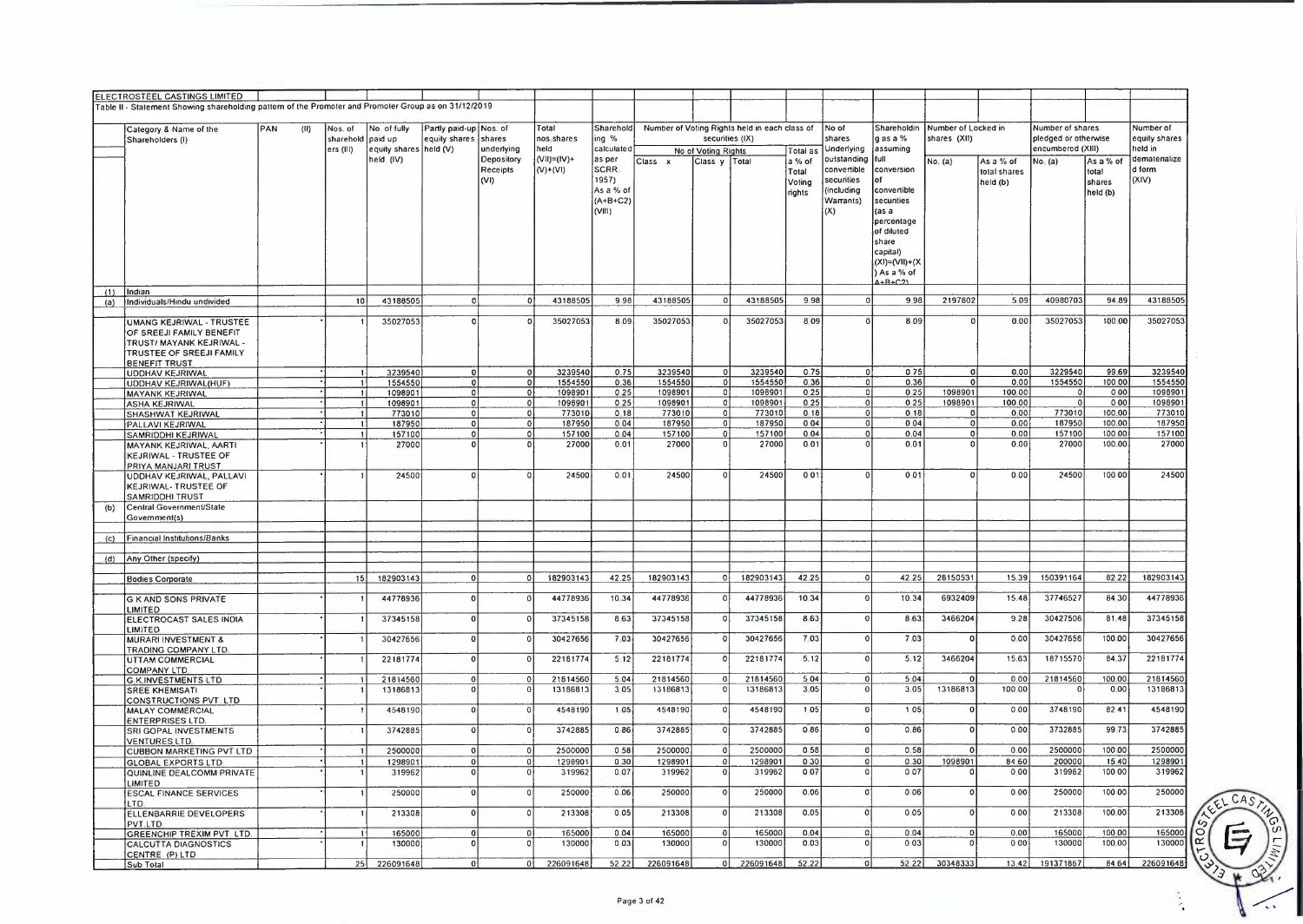|      | ELECTROSTEEL CASTINGS LIMITED                                                                                                                                  |     |      |                                          |                                        |                                                |                                       |                                               |                                                             |           |                     |                                                                       |                                     |                                                                         |                                                                                                                                                       |                                                 |                                       |                                                               |                                          |                                       |
|------|----------------------------------------------------------------------------------------------------------------------------------------------------------------|-----|------|------------------------------------------|----------------------------------------|------------------------------------------------|---------------------------------------|-----------------------------------------------|-------------------------------------------------------------|-----------|---------------------|-----------------------------------------------------------------------|-------------------------------------|-------------------------------------------------------------------------|-------------------------------------------------------------------------------------------------------------------------------------------------------|-------------------------------------------------|---------------------------------------|---------------------------------------------------------------|------------------------------------------|---------------------------------------|
|      | Table II - Statement Showing shareholding pattern of the Promoter and Promoter Group as on 31/12/2019                                                          |     |      |                                          |                                        |                                                |                                       |                                               |                                                             |           |                     |                                                                       |                                     |                                                                         |                                                                                                                                                       |                                                 |                                       |                                                               |                                          |                                       |
|      | Category & Name of the<br>Shareholders (I)                                                                                                                     | PAN | (11) | Nos of<br>sharehold paid up<br>ers (III) | No. of fully<br>equity shares held (V) | Partly paid-up Nos. of<br>equity shares shares | underlying                            | Total<br>nos shares<br>held                   | Sharehold<br>ing %<br>calculated                            |           | No of Voting Rights | Number of Voting Rights held in each class of No of<br>secunties (IX) | <b>Total as</b>                     | İshares<br>Underlying                                                   | gas a %<br>assuming                                                                                                                                   | Shareholdin Number of Locked in<br>shares (XII) |                                       | Number of shares<br>pledged or otherwise<br>encumbered (XIII) |                                          | Number of<br>equity shares<br>held in |
|      |                                                                                                                                                                |     |      |                                          | held (IV)                              |                                                | Depository<br>Receipts<br>$ N\rangle$ | $(VII) = (IV) +$<br>$ V\rangle$ + $ V\rangle$ | as per<br>SCRR.<br>1957)<br>As a % of<br>$(A+B+C2)$<br>VIII | Class x   | Class $y$ Total     |                                                                       | a % of<br>Total<br>Voting<br>rights | outstanding full<br>convertible<br>secunties<br>(including<br>Warrants) | conversion<br>convertible<br>securities<br>'as a<br>percentage<br>of diluted<br>share<br>capital)<br>$(XI) = (VII) + (X$<br>) As a % of<br>$A+R+C.21$ | No. (a)                                         | As a % of<br>total shares<br>held (b) | No. (a)                                                       | As a % of<br>total<br>shares<br>held (b) | dematenalize<br>d form<br>(XIV)       |
| (2)  | Foreign                                                                                                                                                        |     |      |                                          |                                        |                                                |                                       |                                               |                                                             |           |                     |                                                                       |                                     |                                                                         |                                                                                                                                                       |                                                 |                                       |                                                               |                                          |                                       |
| (a)  | Individuals (Non-Resident<br>Individuals/Foreign Individuals)                                                                                                  |     |      |                                          |                                        |                                                |                                       |                                               | 0.00                                                        |           |                     |                                                                       | 0.00                                |                                                                         | 0.00                                                                                                                                                  |                                                 | 0.00                                  |                                                               | 000                                      |                                       |
| (b)  | Government                                                                                                                                                     |     |      |                                          | ß                                      |                                                |                                       |                                               | 0.00                                                        |           |                     |                                                                       | 0.00                                |                                                                         | 0.00                                                                                                                                                  |                                                 | 0.00                                  |                                                               | 0.00                                     | n                                     |
| (c)  | Institutions                                                                                                                                                   |     |      |                                          | $\Omega$                               | $\Omega$                                       |                                       | n۱                                            | 0.00                                                        |           |                     | o.                                                                    | 0.00                                |                                                                         | 0.00                                                                                                                                                  |                                                 | 0.00                                  |                                                               | 0.00                                     | $\Omega$                              |
| (d)  | Foreign Portfolio Investor                                                                                                                                     |     |      |                                          | $\Omega$                               | $\Omega$                                       |                                       |                                               | 0.00                                                        |           | n                   | ΩĹ                                                                    | 0.00                                |                                                                         | 0.00                                                                                                                                                  | ΩÌ                                              | 0.00                                  |                                                               | 0.00                                     | $\Omega$                              |
| (e)  | Any Other (specify)                                                                                                                                            |     |      |                                          |                                        |                                                |                                       |                                               |                                                             |           |                     |                                                                       |                                     |                                                                         |                                                                                                                                                       |                                                 |                                       |                                                               |                                          |                                       |
|      | Sub Total                                                                                                                                                      |     |      |                                          |                                        |                                                |                                       |                                               | 0.00                                                        |           |                     |                                                                       | 0.00                                |                                                                         | 0.00                                                                                                                                                  |                                                 | 0.00                                  |                                                               | 0.00                                     | $\Omega$                              |
|      | <b>Total Shareholding of Promoter</b><br>and Promoter Group<br>$(A)=(A)(1)+(A)(2)$                                                                             |     |      | 25                                       | 226091648                              |                                                |                                       | 226091648                                     | 52.22                                                       | 226091648 |                     | 226091648                                                             | 52.22                               |                                                                         | 52.22                                                                                                                                                 | 30348333                                        | 13.42                                 | 191371867                                                     | 84.64                                    | 226091648                             |
| Note |                                                                                                                                                                |     |      |                                          |                                        |                                                |                                       |                                               |                                                             |           |                     |                                                                       |                                     |                                                                         |                                                                                                                                                       |                                                 |                                       |                                                               |                                          |                                       |
|      | (1) PAN would not be displayed on website of Stock Exchange(s).                                                                                                |     |      |                                          |                                        |                                                |                                       |                                               |                                                             |           |                     |                                                                       |                                     |                                                                         |                                                                                                                                                       |                                                 |                                       |                                                               |                                          |                                       |
|      | (2) The term "Encumbrance" has the same meaning as assigned under Regulation 28(3) of SEBI (Substantial Acquisition of Shares and Takeovers) Regulations 2011. |     |      |                                          |                                        |                                                |                                       |                                               |                                                             |           |                     |                                                                       |                                     |                                                                         |                                                                                                                                                       |                                                 |                                       |                                                               |                                          |                                       |
|      |                                                                                                                                                                |     |      |                                          |                                        |                                                |                                       |                                               |                                                             |           |                     |                                                                       |                                     |                                                                         |                                                                                                                                                       |                                                 |                                       |                                                               |                                          |                                       |

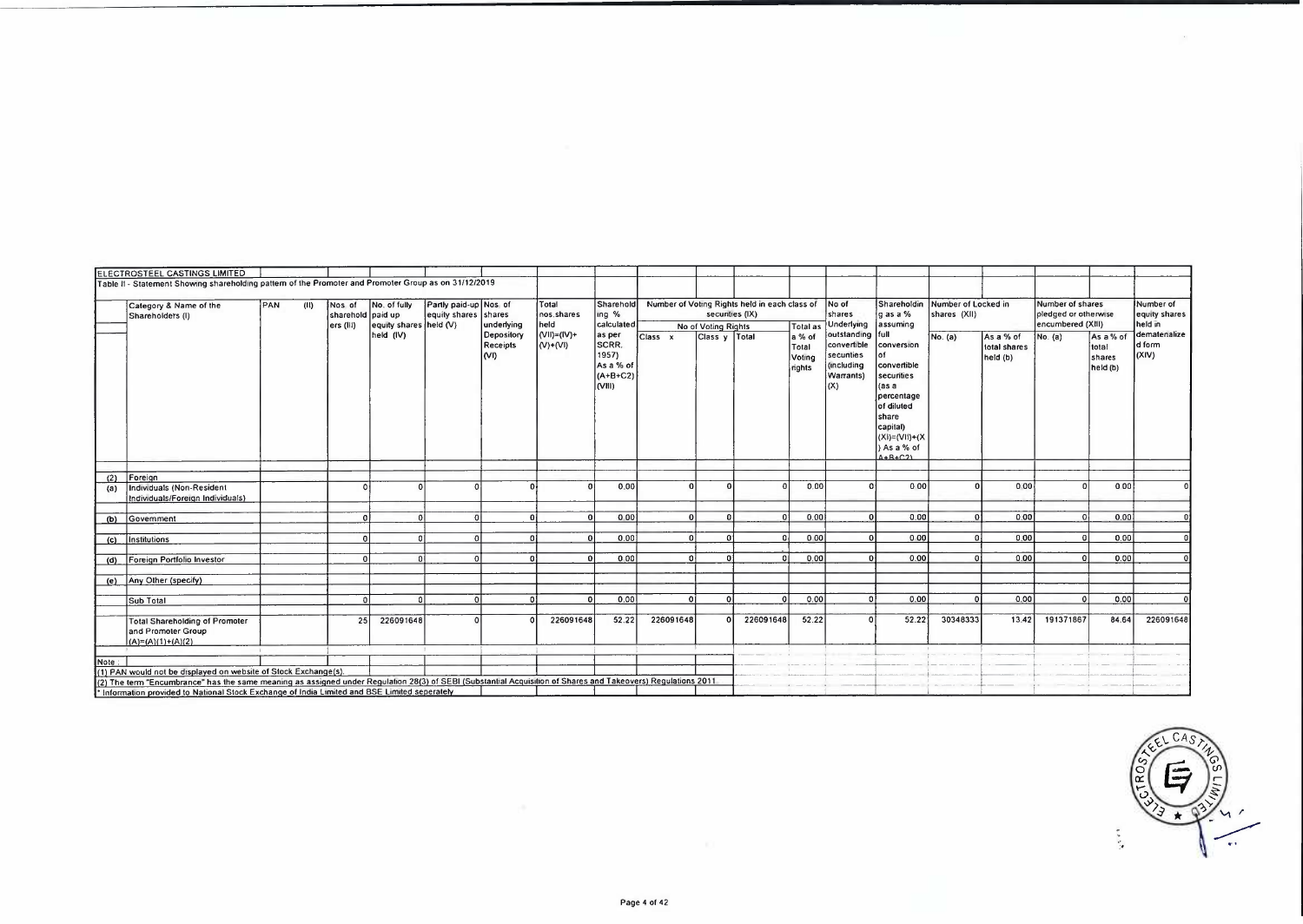|                  | ELECTROSTEEL CASTINGS LIMITED                                                                       |             |                                      |                                                       |                                                      |                                                                                 |                                                              |                                                                                                   |                  |                                           |                                                                              |                                                   |                                                                                                                               |                                                                                                                                                          |                                                      |                                                        |                                                                                                       |                                               |                                                                                  |
|------------------|-----------------------------------------------------------------------------------------------------|-------------|--------------------------------------|-------------------------------------------------------|------------------------------------------------------|---------------------------------------------------------------------------------|--------------------------------------------------------------|---------------------------------------------------------------------------------------------------|------------------|-------------------------------------------|------------------------------------------------------------------------------|---------------------------------------------------|-------------------------------------------------------------------------------------------------------------------------------|----------------------------------------------------------------------------------------------------------------------------------------------------------|------------------------------------------------------|--------------------------------------------------------|-------------------------------------------------------------------------------------------------------|-----------------------------------------------|----------------------------------------------------------------------------------|
|                  | Table III - Statement Showing shareholding pattern of the Public shareholder as on 31/12/2019       |             |                                      |                                                       |                                                      |                                                                                 |                                                              |                                                                                                   |                  |                                           |                                                                              |                                                   |                                                                                                                               |                                                                                                                                                          |                                                      |                                                        |                                                                                                       |                                               |                                                                                  |
|                  | <b>Category &amp; Name of the</b><br><b>Shareholders</b><br>(1)                                     | PAN<br>(11) | Nos. of<br>share-<br>holder<br>(III) | No. of fully<br>paid up equity<br>shares held<br>(IV) | Partly<br>paid-up<br>equity<br>shares<br>held<br>(V) | Nos. of<br>shares<br>underlying<br><b>Depository</b><br><b>Receipts</b><br>(VI) | Total nos.<br>shares held<br>$(VII) = (IV) +$<br>$(V) + (V)$ | Sharehol<br>ding %<br>calculate<br>d as per<br>SCRR.<br>1957<br>As a % of<br>$(A+B+C2)$<br>(VIII) | Class:<br>Equity | <b>No of Voting Rights</b><br>Class:<br>Y | Number of Voting Rights held in each class of<br>securities<br>(IX)<br>Total | Total as a<br>$%$ of<br>Total<br>Voting<br>rights | No of shares<br><b>Underlying</b><br>Outstanding<br>convertible<br>securities<br><i><b>(including</b></i><br>Warrants)<br>(X) | Total<br>shareholding, as<br>a % assuming<br>full conversion<br>of convertible<br>securities (as a<br>percentage of<br>diluted share<br>capital)<br>(XI) | Number of Locked in<br>shares<br>(XII)<br>No.<br>(a) | As a % of No.<br>total<br><b>Shares</b><br>held<br>(b) | <b>Number of shares</b><br>pledged or<br>otherwise<br>encumbered (XIII)<br>(Not<br>applicable) shares | (a) $Asa%$<br>of total<br>held<br>(b)<br>(Not | <b>Number of</b><br>equity shares<br>held in<br>dematerialize<br>d form<br>(XIV) |
| (1)<br>(a)       | Institutions<br>Mutual Funds / UTI                                                                  |             | n.                                   |                                                       | $\mathbf{a}$                                         | $\Omega$                                                                        |                                                              | 0.00                                                                                              |                  |                                           | οl                                                                           | 0.00                                              |                                                                                                                               | 0.00                                                                                                                                                     | $\Omega$                                             | 0.00                                                   | <b>NA</b>                                                                                             | applicab<br>le)                               | $\Omega$                                                                         |
| (b)              | Venture Capital Funds                                                                               |             | n                                    |                                                       | $\sqrt{2}$                                           | n                                                                               | $\Omega$                                                     | 0.00                                                                                              | $\Omega$         |                                           | οl                                                                           | 000                                               | Ωł                                                                                                                            | 0.00                                                                                                                                                     | ΩI                                                   | 0.00                                                   | <b>NA</b>                                                                                             |                                               | $\Omega$                                                                         |
|                  |                                                                                                     |             |                                      |                                                       |                                                      |                                                                                 |                                                              |                                                                                                   |                  |                                           |                                                                              |                                                   |                                                                                                                               |                                                                                                                                                          |                                                      |                                                        |                                                                                                       |                                               |                                                                                  |
| (c)              | Alternate investment Funds                                                                          |             | $\Omega$                             |                                                       |                                                      |                                                                                 | $\mathbf{r}$                                                 | 0.00                                                                                              | $\Omega$         |                                           | οI                                                                           | 0.00                                              | $\Omega$                                                                                                                      | 0.00                                                                                                                                                     | n                                                    | 0.00                                                   | <b>NA</b>                                                                                             |                                               | $\Omega$                                                                         |
| $\overline{d}$   | Foreign Venture Capital Investors                                                                   |             | $\Omega$                             | $\Omega$                                              | $\Omega$                                             |                                                                                 | $\Omega$                                                     | 0.00                                                                                              | $\Omega$         | ΩI                                        | 01                                                                           | 000                                               | $\Omega$                                                                                                                      | 000                                                                                                                                                      | $\Omega$                                             | 0.00                                                   | <b>NA</b>                                                                                             |                                               | $\mathbf{0}$                                                                     |
| $\overline{(e)}$ | Foreign Portfolio Investors                                                                         |             | $\overline{10}$                      | 47824581                                              | $\Omega$                                             |                                                                                 | 47824581                                                     | 11.05                                                                                             | 47824581         | 01                                        | 47824581                                                                     | 1105                                              | n                                                                                                                             | 11.05                                                                                                                                                    | 12382010                                             | 25.89                                                  | <b>NA</b>                                                                                             |                                               | 47824581                                                                         |
|                  | INDIA OPPORTUNITIES<br><b>GROWTH FUND LTD -</b><br><b>PINEWOOD STRATEGY</b>                         |             |                                      | 23991781                                              |                                                      |                                                                                 | 23991781                                                     | 5 5 4                                                                                             | 23991781         |                                           | 23991781                                                                     | 5.54                                              |                                                                                                                               | 5.54                                                                                                                                                     | n                                                    | 0.00                                                   | <b>NA</b>                                                                                             |                                               | 23991781                                                                         |
|                  | <b>BELGRAVE INVESTMENT FUND</b>                                                                     |             |                                      | 21407010                                              | ol                                                   |                                                                                 | 21407010                                                     | 4.94                                                                                              | 21407010         |                                           | 21407010                                                                     | 4.94                                              |                                                                                                                               | 4.94                                                                                                                                                     | 12382010                                             | 5784                                                   | <b>NA</b>                                                                                             |                                               | 21407010                                                                         |
|                  |                                                                                                     |             |                                      |                                                       | -n1                                                  |                                                                                 | 389253                                                       | 0.09                                                                                              | 389253           |                                           | 389253                                                                       | 0.09                                              |                                                                                                                               | 0.09                                                                                                                                                     |                                                      | 000                                                    | <b>NA</b>                                                                                             |                                               | 380753                                                                           |
| (n)              | Financial Institutions / Banks                                                                      |             | 15                                   | 389253                                                |                                                      |                                                                                 |                                                              |                                                                                                   |                  |                                           |                                                                              |                                                   |                                                                                                                               |                                                                                                                                                          |                                                      |                                                        |                                                                                                       |                                               |                                                                                  |
| (g)              | <b>Insurance Companies</b>                                                                          |             |                                      | 20431031                                              | ol                                                   |                                                                                 | 20431031                                                     | 4.72                                                                                              | 20431031         |                                           | 20431031                                                                     | 4.72                                              |                                                                                                                               | 4.72                                                                                                                                                     |                                                      | 0.00                                                   | <b>NA</b>                                                                                             |                                               | 20431031                                                                         |
|                  | <b>GENERAL INSURANCE</b><br>CORPORATION OF INDIA                                                    |             |                                      | 7871084                                               | οl                                                   | n                                                                               | 7871084                                                      | 1.82                                                                                              | 7871084          |                                           | 7871084                                                                      | 182                                               |                                                                                                                               | 1.82                                                                                                                                                     |                                                      | 0.00                                                   | NA                                                                                                    |                                               | 7871084                                                                          |
|                  | UNITED INDIA INSURANCE<br><b>COMPANY LIMITED</b>                                                    |             |                                      | 6579481                                               | $\Omega$                                             |                                                                                 | 6579481                                                      | 1.52                                                                                              | 6579481          |                                           | 6579481                                                                      | 1.52                                              |                                                                                                                               | 1.52                                                                                                                                                     |                                                      | 0.00                                                   | <b>NA</b>                                                                                             |                                               | 6579481                                                                          |
| (h)              | Provident Funds / Pension Funds                                                                     |             | ΩI                                   |                                                       | വ                                                    |                                                                                 | n                                                            | 0.00                                                                                              | n                | $\mathbf{a}$                              | $\Omega$                                                                     | 0.00                                              | ΩI                                                                                                                            | 0.00                                                                                                                                                     | Ωł                                                   | 000                                                    | <b>NA</b>                                                                                             |                                               | $\Omega$                                                                         |
| $\left($ i       | Any Other (specify)                                                                                 |             |                                      |                                                       |                                                      |                                                                                 |                                                              |                                                                                                   |                  |                                           |                                                                              |                                                   |                                                                                                                               |                                                                                                                                                          |                                                      |                                                        |                                                                                                       |                                               |                                                                                  |
|                  |                                                                                                     |             |                                      |                                                       |                                                      |                                                                                 |                                                              |                                                                                                   |                  |                                           |                                                                              |                                                   |                                                                                                                               |                                                                                                                                                          |                                                      |                                                        |                                                                                                       |                                               |                                                                                  |
| (2)              | Sub Total (B)(1)<br>Central Government / State<br>Government(s) / President of<br>India i.e. (B)(2) |             | 30                                   | 68644865                                              | ΩI                                                   | $\mathbf{r}$                                                                    | 68644865                                                     | 15.85<br>0.00                                                                                     | 68644865         | $\Omega$<br>$\mathbf{a}$                  | 68644865                                                                     | 15.85<br>0.00                                     | $\mathbf{r}$                                                                                                                  | 15.85<br>0.00                                                                                                                                            | 12382010                                             | 18.04<br>0.00                                          | <b>NA</b><br><b>NA</b>                                                                                |                                               | 68636365                                                                         |

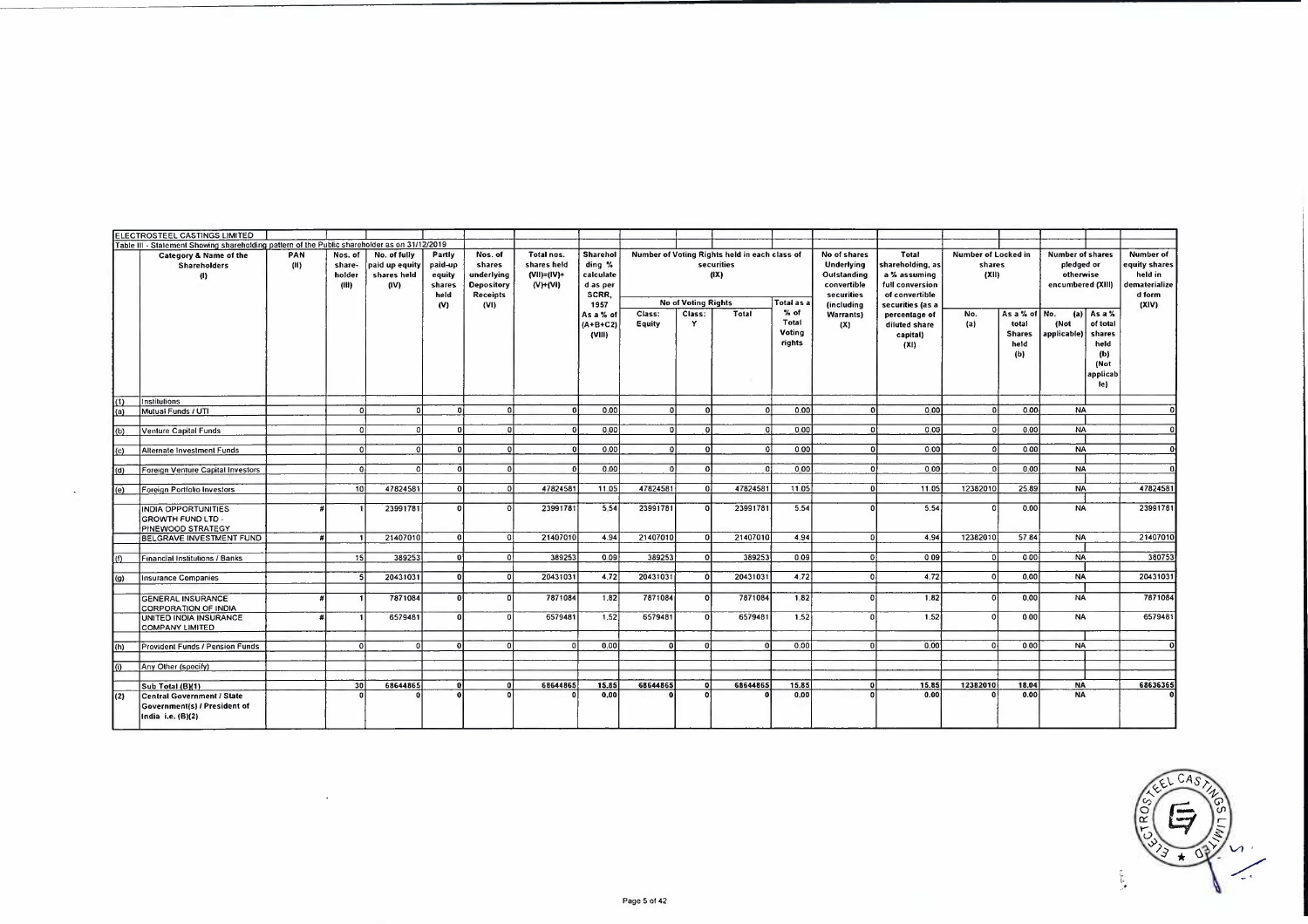|        | ELECTROSTEEL CASTINGS LIMITED                                                                                                                                                                                 |      |                 |                               |                  |                          |                                |                       |           |                                      |                                               |                    |                                        |                                   |                            |               |                                |                 |                          |
|--------|---------------------------------------------------------------------------------------------------------------------------------------------------------------------------------------------------------------|------|-----------------|-------------------------------|------------------|--------------------------|--------------------------------|-----------------------|-----------|--------------------------------------|-----------------------------------------------|--------------------|----------------------------------------|-----------------------------------|----------------------------|---------------|--------------------------------|-----------------|--------------------------|
|        | Table III - Statement Showing shareholding pattern of the Public shareholder as on 31/12/2019<br>Category & Name of the                                                                                       | PAN  | Nos. of         | No. of fully                  | Partly           | Nos. of                  | Total nos.                     | <b>Sharehol</b>       |           |                                      | Number of Voting Rights held in each class of |                    | No of shares                           | Total                             | <b>Number of Locked in</b> |               | <b>Number of shares</b>        |                 | <b>Number of</b>         |
|        | <b>Shareholders</b>                                                                                                                                                                                           | (II) | share-          | paid up equity<br>shares held | paid-up          | shares                   | shares held                    | ding %                |           |                                      | securities                                    |                    | Underlying                             | shareholding, as                  | shares                     |               | pledged or                     |                 | equity shares            |
|        | $\mathbf{u}$                                                                                                                                                                                                  |      | holder<br>(III) | (IV)                          | equity<br>shares | underlying<br>Depository | $(VII) = (IV) +$<br>$(V)+(VI)$ | calculate<br>d as per |           |                                      | (IX)                                          |                    | Outstanding<br>convertible             | a % assuming<br>full conversion   | (X  )                      |               | otherwise<br>encumbered (XIII) |                 | held in<br>dematerialize |
|        |                                                                                                                                                                                                               |      |                 |                               | held             | Receipts                 |                                | SCRR,                 |           |                                      |                                               |                    | securities                             | of convertible                    |                            |               |                                |                 | d form                   |
|        |                                                                                                                                                                                                               |      |                 |                               | (N)              | (VI)                     |                                | 1957<br>As a % of     | Class:    | <b>No of Voting Rights</b><br>Class: | Total                                         | Total as a<br>% of | <i>(including</i><br><b>Warrants</b> ) | securities (as a<br>percentage of | No.                        | As a % of     | No.                            | $(a)$ As a %    | (XIV)                    |
|        |                                                                                                                                                                                                               |      |                 |                               |                  |                          |                                | (A+B+C2)              | Equity    | Y                                    |                                               | Total              | (X)                                    | diluted share                     | (a)                        | total         | (Not                           | of total        |                          |
|        |                                                                                                                                                                                                               |      |                 |                               |                  |                          |                                | (VIII)                |           |                                      |                                               | Voting<br>rights   |                                        | capital)                          |                            | <b>Shares</b> | applicable)                    | shares          |                          |
|        |                                                                                                                                                                                                               |      |                 |                               |                  |                          |                                |                       |           |                                      |                                               |                    |                                        | (XI)                              |                            | held<br>(b)   |                                | held<br>(b)     |                          |
|        |                                                                                                                                                                                                               |      |                 |                               |                  |                          |                                |                       |           |                                      |                                               |                    |                                        |                                   |                            |               |                                | (Not            |                          |
|        |                                                                                                                                                                                                               |      |                 |                               |                  |                          |                                |                       |           |                                      |                                               |                    |                                        |                                   |                            |               |                                | applicab<br>le) |                          |
|        |                                                                                                                                                                                                               |      |                 |                               |                  |                          |                                |                       |           |                                      |                                               |                    |                                        |                                   |                            |               |                                |                 |                          |
| (3)    | Non-Institutions                                                                                                                                                                                              |      |                 |                               |                  |                          |                                |                       |           |                                      |                                               |                    |                                        |                                   |                            |               |                                |                 |                          |
| (a)    | Individuals-                                                                                                                                                                                                  |      |                 |                               |                  |                          |                                |                       |           |                                      |                                               |                    |                                        |                                   |                            |               |                                |                 |                          |
|        | Individual shareholders holding                                                                                                                                                                               |      | 47227           | 67219613                      |                  |                          | 67219613                       | 15.53                 | 67219613  | $\sqrt{ }$                           | 67219613                                      | 15.53              |                                        | 15.53                             | $\Omega$                   | 0.00          | <b>NA</b>                      |                 | 65558908                 |
|        | nominal share capital upto Rs.2                                                                                                                                                                               |      |                 |                               |                  |                          |                                |                       |           |                                      |                                               |                    |                                        |                                   |                            |               |                                |                 |                          |
|        | lakhs                                                                                                                                                                                                         |      |                 |                               |                  |                          |                                |                       |           |                                      |                                               |                    |                                        |                                   |                            |               |                                |                 |                          |
|        | ii Individual shareholders holding                                                                                                                                                                            |      | 32              | 27692429                      |                  |                          | 27692429                       | 640                   | 27692429  | $\sqrt{2}$                           | 27692429                                      | 640                | $\Omega$                               | 6 40                              | $\Omega$                   | 000           | <b>NA</b>                      |                 | 27692429                 |
|        | nominal share capital in excess of<br>Rs 2 lakhs                                                                                                                                                              |      |                 |                               |                  |                          |                                |                       |           |                                      |                                               |                    |                                        |                                   |                            |               |                                |                 |                          |
|        |                                                                                                                                                                                                               |      |                 |                               |                  |                          |                                |                       |           |                                      |                                               |                    |                                        |                                   |                            |               |                                |                 |                          |
| (b)    | NBFCs registered with RBI                                                                                                                                                                                     |      |                 | 2250                          |                  |                          | 2250                           | 0.00                  | 2250      |                                      | 2250                                          | 0.00               |                                        | 0.00                              | $\Omega$                   | 0.00          | <b>NA</b>                      |                 | 2250                     |
| (c)    | <b>Employee Trusts</b>                                                                                                                                                                                        |      |                 | $\Omega$                      |                  | $\Omega$                 | $\sqrt{2}$                     | 0.00                  | οl        |                                      |                                               | 000                |                                        | 0.00                              |                            | 000           | <b>NA</b>                      |                 |                          |
| (d)    | <b>Overseas Depositories (holding</b>                                                                                                                                                                         |      |                 | $\Omega$                      |                  | $\Omega$                 | $\Omega$                       | 0.00                  | $\Omega$  |                                      |                                               | 000                | $\Omega$                               | 0.00                              |                            | 0.00          | <b>NA</b>                      |                 |                          |
|        | DRs) (balancing figure)                                                                                                                                                                                       |      |                 |                               |                  |                          |                                |                       |           |                                      |                                               |                    |                                        |                                   |                            |               |                                |                 |                          |
|        |                                                                                                                                                                                                               |      | 1166            | 43303904                      | ō١               |                          | 43303904                       | 10.00                 | 43303904  | $\Omega$                             | 43303904                                      | 10.00              |                                        | 10.00                             | $\bf{0}$                   | 0.00          | <b>NA</b>                      |                 | 43200604                 |
| (e)    | Any Other (specify)                                                                                                                                                                                           |      |                 |                               |                  |                          |                                |                       |           |                                      |                                               |                    |                                        |                                   |                            |               |                                |                 |                          |
|        | <b>Investor Education and Protection</b>                                                                                                                                                                      |      |                 | 847561                        |                  |                          | 847561                         | 0.20                  | 847561    | $\Omega$                             | 847561                                        | 0.20               |                                        | 0,20                              | - 0                        | 000           | <b>NA</b>                      |                 | 847561                   |
|        | <b>Fund Authority</b>                                                                                                                                                                                         |      |                 |                               |                  |                          |                                |                       |           |                                      |                                               |                    |                                        |                                   |                            |               |                                |                 |                          |
|        | <b>Bodies Corporate</b>                                                                                                                                                                                       |      | 576             | 28097183                      | ΩI               | o                        | 28097183                       | 6.49                  | 28097183  | n                                    | 28097183                                      | 6.49               | ni                                     | 649                               |                            | 000           | <b>NA</b>                      |                 | 28028803                 |
|        | AVIS TIE-UP PRIVATE LIMITED                                                                                                                                                                                   |      |                 | 12131715                      | $\Omega$         | $\overline{0}$           | 12131715                       | 280                   | 12131715  | $\Omega$                             | 12131715                                      | 280                | <sub>0</sub>                           | 2.80                              | $\Omega$                   | 0.00          | <b>NA</b>                      |                 | 12131715                 |
|        |                                                                                                                                                                                                               |      |                 |                               |                  |                          |                                |                       |           |                                      |                                               |                    |                                        |                                   |                            |               |                                |                 |                          |
|        | <b>Clearing Member</b>                                                                                                                                                                                        |      | 76              | 603557                        | $\Omega$         | οl                       | 603557                         | 014                   | 603557    | $\Omega$                             | 603557                                        | 0.14               |                                        | 0.14                              | $\Omega$                   | 0.00          | <b>NA</b>                      |                 | 603557                   |
|        | Non Resident Individual                                                                                                                                                                                       |      | 506             | 2061436                       |                  |                          | 2061436                        | 0.48                  | 2061436   |                                      | 2061436                                       | 0,48               |                                        | 0.48                              |                            | 000           | <b>NA</b>                      |                 | 2026636                  |
|        | <b>Trusts</b>                                                                                                                                                                                                 |      |                 | 5420                          | $\Omega$         |                          | 5420                           | 000                   | 5420      | $\Omega$                             | 5420                                          | 000                | οl                                     | 0.00                              | $\Omega$                   | 0.00          | <b>NA</b>                      |                 | 5300                     |
|        |                                                                                                                                                                                                               |      |                 |                               | $\Omega$         |                          |                                |                       |           |                                      |                                               |                    |                                        |                                   |                            |               |                                |                 |                          |
|        | Foreign Company                                                                                                                                                                                               |      |                 | 11688747                      |                  |                          | 11688747                       | 2.70                  | 11688747  |                                      | 11688747                                      | 270                | ٥l                                     | 2.70                              | $\Omega$                   | 000           | <b>NA</b>                      |                 | 11688747                 |
|        | PGS INVEST CORP                                                                                                                                                                                               |      |                 | 8236578                       |                  |                          | 8236578                        | 1.90                  | 8236578   |                                      | 8236578                                       | 1.90               | n١                                     | 1.90                              | $\Omega$                   | 0.00          | <b>NA</b>                      |                 | 8236578                  |
|        | Sub Total                                                                                                                                                                                                     |      | 48426           | 138218196                     | $\mathbf{0}$     |                          | 138218196                      | 31.92                 | 138218196 |                                      | 138218196                                     | 31 92              | ΩI                                     | 31.92                             | $\Omega$                   | 0.00          | <b>NA</b>                      |                 | 136454191                |
|        |                                                                                                                                                                                                               |      |                 |                               |                  |                          |                                |                       |           |                                      |                                               |                    |                                        |                                   |                            |               |                                |                 |                          |
|        | <b>Total Public Shareholding</b><br>$(B)=(B)(1)+(B)(2)+(B)(3)$                                                                                                                                                |      | 48456           | 206863061                     |                  |                          | 206863061                      | 4778                  | 206863061 |                                      | 206863061                                     | 4778               | $\Omega$                               | 47.78                             | 12382010                   | 5.99          | <b>NA</b>                      |                 | 205090556                |
|        |                                                                                                                                                                                                               |      |                 |                               |                  |                          |                                |                       |           |                                      |                                               |                    |                                        |                                   |                            |               |                                |                 |                          |
|        | Details of the shareholders acting as a persons in Concert including Shareholding (No. and %)                                                                                                                 |      |                 |                               |                  |                          |                                |                       |           |                                      |                                               |                    |                                        |                                   |                            |               |                                |                 |                          |
|        | Details of Shares which remain unclaimed may be given here along with details such as number of shareholders, outstanding shares held in demat/unclaimed suspense account, voting rights which are frozen etc |      |                 |                               |                  |                          |                                |                       |           |                                      |                                               |                    |                                        |                                   |                            |               |                                |                 |                          |
| Note ! |                                                                                                                                                                                                               |      |                 |                               |                  |                          |                                |                       |           |                                      |                                               |                    |                                        |                                   |                            |               |                                |                 |                          |
|        | (1) PAN would not be displayed on website of Stock Exchange(s)                                                                                                                                                |      |                 |                               |                  |                          |                                |                       |           |                                      |                                               |                    |                                        |                                   |                            |               |                                |                 |                          |
|        | (2) The above formal needs to be disclosed along with the name of following persons :<br>Institutions/Non Institutions holding more than 1% of total number of shares                                         |      |                 |                               |                  |                          |                                |                       |           |                                      |                                               |                    |                                        |                                   |                            |               |                                |                 |                          |
|        | (3) W.r I the information perlaning to Depository Receipts, the same may be disclosed in the respective columns to the extent information available and the balance to be disclosed as held by custodian      |      |                 |                               |                  |                          |                                |                       |           |                                      |                                               |                    |                                        |                                   |                            |               |                                |                 |                          |
|        | *More than one folios with same PAN clubbed together                                                                                                                                                          |      |                 |                               |                  |                          |                                |                       |           |                                      |                                               |                    |                                        |                                   |                            |               |                                |                 |                          |
|        | # Information provided to National Stock Exchange of India Limited and BSE Limited seperately                                                                                                                 |      |                 |                               |                  |                          |                                |                       |           |                                      |                                               |                    |                                        |                                   |                            |               |                                |                 |                          |
|        |                                                                                                                                                                                                               |      |                 |                               |                  |                          |                                |                       |           |                                      |                                               |                    |                                        |                                   |                            |               |                                |                 | $\propto$                |
|        |                                                                                                                                                                                                               |      |                 |                               |                  |                          |                                |                       |           |                                      |                                               |                    |                                        |                                   |                            |               |                                |                 |                          |
|        |                                                                                                                                                                                                               |      |                 |                               |                  |                          |                                |                       |           |                                      |                                               |                    |                                        |                                   |                            |               |                                |                 |                          |
|        |                                                                                                                                                                                                               |      |                 |                               |                  |                          |                                |                       |           |                                      |                                               |                    |                                        |                                   |                            |               |                                |                 |                          |

 $\mathcal{U}$ Γ.,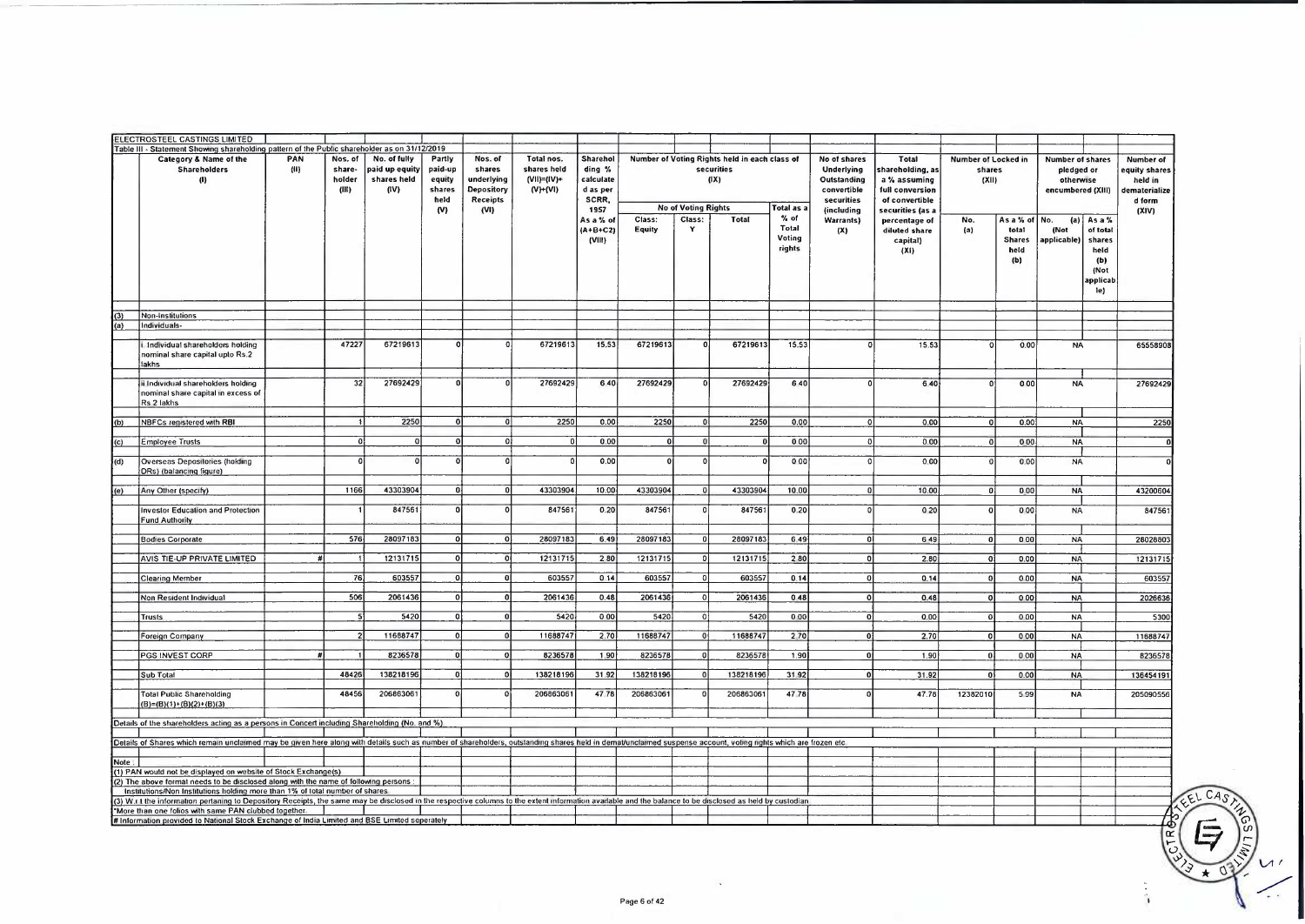|      | <b>ELECTROSTEEL CASTINGS LIMITED</b>                                                                                                                                                                                                                               |                   |                                    |                                                         |                             |                                                           |                |                                                       |                  |                     |                                 |                                    |                                      |                                                                                               |       |                                                 |                                |                                       |                                                                                   |
|------|--------------------------------------------------------------------------------------------------------------------------------------------------------------------------------------------------------------------------------------------------------------------|-------------------|------------------------------------|---------------------------------------------------------|-----------------------------|-----------------------------------------------------------|----------------|-------------------------------------------------------|------------------|---------------------|---------------------------------|------------------------------------|--------------------------------------|-----------------------------------------------------------------------------------------------|-------|-------------------------------------------------|--------------------------------|---------------------------------------|-----------------------------------------------------------------------------------|
|      | Table IV - Statement Showing shareholding pattern of the Non Promoter - Non Public shareholder as on 31/12/2019                                                                                                                                                    |                   |                                    |                                                         |                             |                                                           |                |                                                       |                  |                     |                                 |                                    |                                      |                                                                                               |       |                                                 |                                |                                       |                                                                                   |
|      | Category & Name of the<br><b>Shareholders</b>                                                                                                                                                                                                                      | <b>PAN</b><br>(H) | No of<br>share-<br>holder<br>(III) | No. of fully Partly paid<br>paid up<br>equity<br>shares | up equity<br>shares<br>held | Nos. of<br>shares<br>underlying<br>Depository (VII)=(IV)+ | shares<br>held | Total no. Sharehol<br>ding %<br>calculate<br>d as per |                  | class of securities | Number of Voting Rights held in | each<br>(1)                        | No of<br>shares<br><b>Underlying</b> | <b>Total</b><br>shareholding<br>. as a %<br>Outstandin assuming full                          | (X  ) | shares                                          | shares<br>or                   |                                       | Number of Locked in Number of Number of<br>equity<br>pledged   shares held<br>in. |
|      |                                                                                                                                                                                                                                                                    |                   |                                    | held<br>(IV)                                            | (V)                         | <b>Receipts</b><br>(VI)                                   | (V)+(VI)       | SCRR,<br>1957<br>As a % of                            |                  | No of Voting Rights |                                 | <b>Total as</b><br>a % of<br>Total | g<br>convertible<br>securities       | conversion<br>of<br>convertible                                                               |       |                                                 | encumber<br>ed (XIII)          |                                       | otherwise demateriali<br>zed form<br>(XIV)                                        |
|      |                                                                                                                                                                                                                                                                    |                   |                                    |                                                         |                             |                                                           |                | (A+B+C2)<br>(VIII)                                    | Class:<br>Equity | Class:<br>Y         | Total                           | Voting<br>rights                   | (X)                                  | (including securities (as<br>Warrants)   a percentage<br>of diluted<br>share capital)<br>(XI) | No.   | As a % of No.   As a<br>total<br>shares<br>held | appl total<br>icab shar<br>le) | es<br>held<br>(Not<br>appli<br>lcable | (Not<br>(Not % of Applicable)                                                     |
| (1)  | Custodian / DR Holder                                                                                                                                                                                                                                              | <b>NA</b>         | <sup>n</sup>                       |                                                         |                             |                                                           |                | 0.00                                                  |                  |                     |                                 | 000                                |                                      | 000                                                                                           |       | 0.00                                            | <b>NA</b>                      |                                       |                                                                                   |
| (2)  | Employee Benefit Trust (under<br>SEBI (Share based Employee<br>Benefit) Regulations, 2014)                                                                                                                                                                         | <b>NA</b>         |                                    |                                                         |                             |                                                           |                | 000                                                   |                  |                     |                                 | 0.00                               |                                      | 0.00                                                                                          |       | 000                                             | <b>NA</b>                      |                                       | <b>NA</b>                                                                         |
|      | Total Non Promoter - Non Public<br>Shareholding (C)=(C)(1)+(C)(2)                                                                                                                                                                                                  |                   |                                    |                                                         |                             |                                                           |                | 0,00                                                  |                  |                     |                                 | 0.00                               |                                      | 0.00                                                                                          |       | 0.00                                            | <b>NA</b>                      |                                       | <b>NA</b>                                                                         |
| Note | (1) PAN would not be displayed on website of Stock Exchange(s).                                                                                                                                                                                                    |                   |                                    |                                                         |                             |                                                           |                |                                                       |                  |                     |                                 |                                    |                                      |                                                                                               |       |                                                 |                                |                                       |                                                                                   |
|      | (2) The above formal needs to disclose name of all holders holding more than 1% of total number of shares<br>(3) W ct, the information pertaining to Depository Receipts, the same may be disclosed in the respective columns to the extent information available. |                   |                                    |                                                         |                             |                                                           |                |                                                       |                  |                     |                                 |                                    |                                      |                                                                                               |       |                                                 |                                |                                       |                                                                                   |

 $\sim$ 

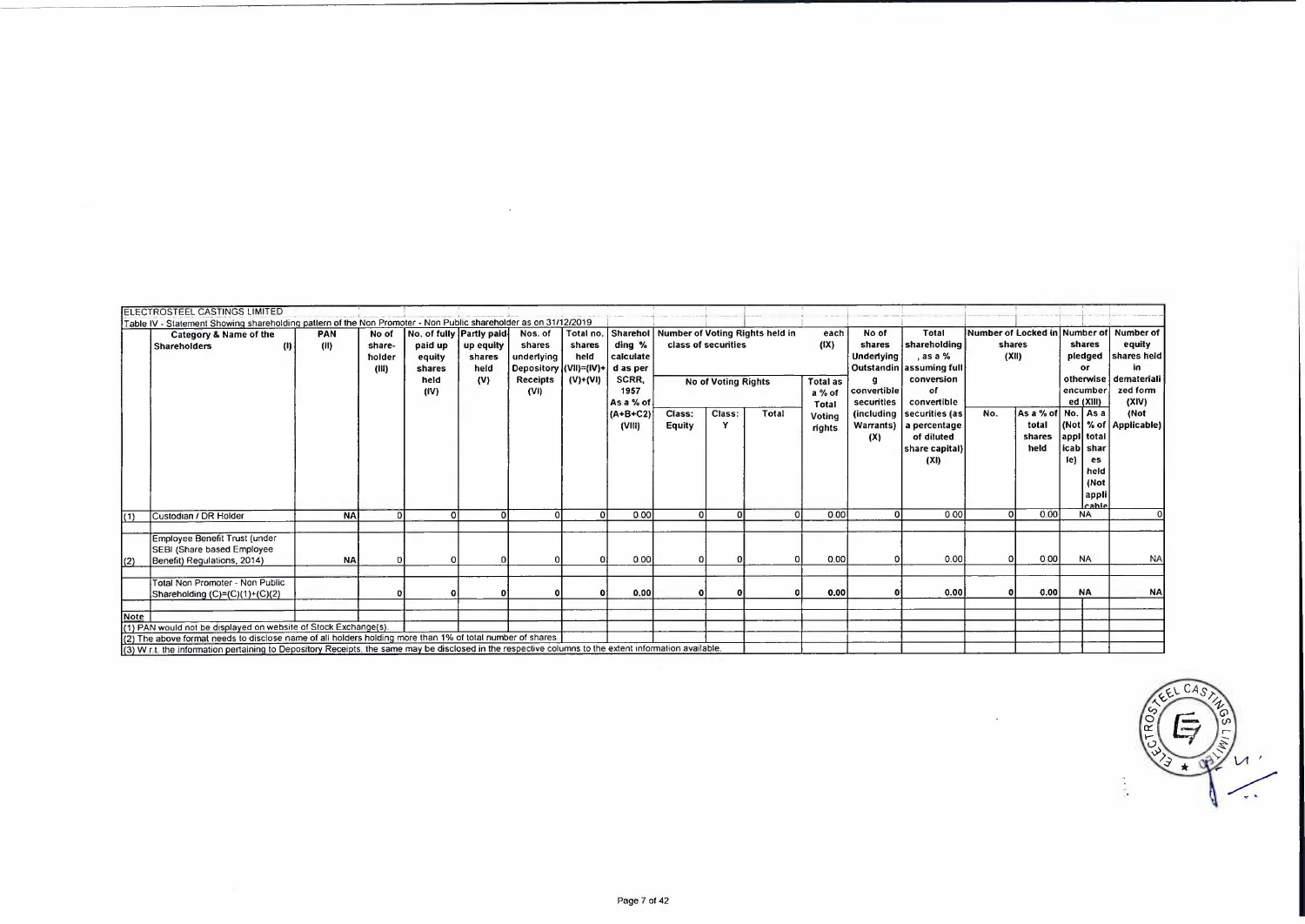|                         | Table V - Statement showing details of significant beneficial owners (SBOs)         |                                                                  |             |                                                           |                                                             |                    |                      |                      |                                                                                                                      |                        |                                                   |                                                      |
|-------------------------|-------------------------------------------------------------------------------------|------------------------------------------------------------------|-------------|-----------------------------------------------------------|-------------------------------------------------------------|--------------------|----------------------|----------------------|----------------------------------------------------------------------------------------------------------------------|------------------------|---------------------------------------------------|------------------------------------------------------|
| Sr. No.                 |                                                                                     | Details of the SBO<br>(1)                                        |             |                                                           | Details of the registered owner<br>(II)                     |                    |                      |                      | Details of holding / exercise of right of the SBO in the<br>reporting company, whether direct or indirect*:<br>(III) |                        |                                                   | Date of<br>creation /<br>acquisition                 |
|                         | Name                                                                                | <b>PAN / Passport</b><br>No. in case of a<br>foreign<br>national | Nationality | Name                                                      | PAN/<br>Passport No.<br>in case of a<br>foreign<br>national | <b>Nationality</b> | <b>Shares</b><br>(%) | Voting<br>rights (%) | Rights on<br>distributable<br>dividend or any<br>other<br>distribution (%)                                           | Exercise<br>of control | <b>Exercise</b><br>of<br>significant<br>influence | оf<br>significant<br>beneficial<br>interest#<br>(IV) |
| $\mathbf{1}$            | UMANG KEJRIWAL -<br><b>TRUSTEE OF SREEJI</b><br><b>FAMILY BENEFIT TRUST</b>         | $\bullet\,\bullet$                                               | Indian      | <b>MURARI INVESTMENT</b><br>& TRADING COMPANY<br>LTD.     |                                                             | Indian<br>Company  | 1.76                 |                      |                                                                                                                      | <b>No</b>              | No                                                | 31-03-2015                                           |
| $\overline{2}$          | MAYANK KEJRIWAL -<br><b>TRUSTEE OF SREEJI</b><br>FAMILY BENEFIT TRUST               |                                                                  | Indian      | MURARI INVESTMENT<br>& TRADING COMPANY<br>LTD.            | $\bullet$                                                   | Indian<br>Company  | 1.76                 |                      |                                                                                                                      | No                     | No                                                | 31-03-2015                                           |
| 3                       | <b>ASHA KEJRIWAL -</b><br><b>TRUSTEE OF SREEJI</b><br><b>FAMILY BENEFIT TRUST</b>   |                                                                  | ** Indian   | MURARI INVESTMENT<br><b>&amp; TRADING COMPANY</b><br>LTD. | ٠.                                                          | Indian<br>Company  | 1.76                 |                      |                                                                                                                      | No                     | No                                                | 31-03-2015                                           |
| $\overline{\mathbf{4}}$ | AARTI KEJRIWAL -<br><b>TRUSTEE OF SREEJ</b><br>FAMILY BENEFIT TRUST                 |                                                                  | ** Indian   | <b>MURARI INVESTMENT</b><br>& TRADING COMPANY<br>LTD.     |                                                             | Indian<br>Company  | 1.76                 |                      |                                                                                                                      | No                     | 'No                                               | 31-03-2015                                           |
| 5                       | <b>UMANG KEJRIWAL -</b><br><b>TRUSTEE OF SREEJI</b><br>FAMILY BENEFIT TRUST         |                                                                  | "Indian     | G. K. & SONS PRIVATE<br>LTD                               | $\bullet$                                                   | Indian<br>Company  | 2.60                 |                      |                                                                                                                      | No                     | No                                                | 21-08-2017                                           |
| 6                       | <b>MAYANK KEJRIWAL -</b><br><b>TRUSTEE OF SREEJI</b><br><b>FAMILY BENEFIT TRUST</b> |                                                                  | Indian      | G. K. & SONS PRIVATE<br>LTD                               | $\star$                                                     | Indian<br>Company  | 2.60                 |                      |                                                                                                                      | No                     | No                                                | 21-08-2017                                           |
| 7                       | <b>ASHA KEJRIWAL -</b><br>TRUSTEE OF SREEJI<br>FAMILY BENEFIT TRUST                 |                                                                  | ** Indian   | G. K. & SONS PRIVATE<br>LTD                               | $\overline{11}$                                             | Indian<br>Company  | 2.60                 |                      |                                                                                                                      | No                     | No                                                | 21-08-2017                                           |
| 8                       | AARTI KEJRIWAL -<br><b>TRUSTEE OF SREEJI</b><br>FAMILY BENEFIT TRUST                |                                                                  | ** Indian   | G. K. & SONS PRIVATE<br>LTD                               |                                                             | Indian<br>Company  | 2.60                 |                      |                                                                                                                      | No                     | No                                                | 21-08-2017                                           |
| 9                       | <b>UMANG KEJRIWAL -</b><br><b>TRUSTEE OF SREEJI</b><br>FAMILY BENEFIT TRUST         |                                                                  | ** Indian   | <b>G.K.INVESTMENTS</b><br>LTD.                            | $\ddot{\phantom{1}}$                                        | Indian<br>Company  | 1.26                 |                      |                                                                                                                      | No                     | No                                                | 31-03-2015                                           |
| 10                      | MAYANK KEJRIWAL -<br><b>TRUSTEE OF SREEJI</b><br>FAMILY BENEFIT TRUST               |                                                                  | ** Indian   | <b>G.K.INVESTMENTS</b><br>LTD.                            | $\star$                                                     | Indian<br>Company  | 1.26                 |                      |                                                                                                                      | No                     | No                                                | 31-03-2015                                           |
| 11                      | <b>ASHA KEJRIWAL -</b><br><b>TRUSTEE OF SREEJI</b><br>FAMILY BENEFIT TRUST          |                                                                  | ** Indian   | <b>G.K.INVESTMENTS</b><br>LTD.                            | $\ddot{\phantom{1}}$                                        | Indian<br>Company  | 1.26                 |                      |                                                                                                                      | No                     | No                                                | 31-03-2015                                           |
| 12                      | AARTI KEJRIWAL -<br><b>TRUSTEE OF SREEJI</b><br>FAMILY BENEFIT TRUST                |                                                                  | "Indian     | <b>G.K.INVESTMENTS</b><br>LTD.                            | ٠.                                                          | Indian<br>Company  | 1.26                 |                      |                                                                                                                      | No                     | No                                                | 31-03-2015                                           |
| 13                      | <b>UMANG KEJRIWAL -</b><br><b>TRUSTEE OF SREEJI</b><br>FAMILY BENEFIT TRUST         |                                                                  | ** Indian   | <b>ELECTROCAST SALES</b><br><b>INDIA LIMITED</b>          | $^{\circ}$                                                  | Indian<br>Company  | 2.16                 |                      |                                                                                                                      | No                     | No                                                | 21-08-2017                                           |
| 14                      | MAYANK KEJRIWAL -<br><b>TRUSTEE OF SREEJI</b><br><b>FAMILY BENEFIT TRUST</b>        |                                                                  | ** Indian   | ELECTROCAST SALES<br><b>INDIA LIMITED</b>                 | $^{\circ}$                                                  | Indian<br>Company  | 2.16                 |                      |                                                                                                                      | No                     | No                                                | 21-08-2017                                           |
| 15                      | <b>ASHA KEJRIWAL -</b><br><b>TRUSTEE OF SREEJI</b><br>FAMILY BENEFIT TRUST          |                                                                  | ** Indian   | ELECTROCAST SALES<br><b>INDIA LIMITED</b>                 | $\bullet\,\bullet$                                          | Indian<br>Company  | 2.16                 |                      |                                                                                                                      | No                     | No                                                | 21-08-2017                                           |
| 16                      | AARTI KEJRIWAL -<br>TRUSTEE OF SREEJI<br>FAMILY BENEFIT TRUST                       |                                                                  | ** Indian   | ELECTROCAST SALES<br><b>INDIA LIMITED</b>                 | $\overline{\bullet}$                                        | Indian<br>Company  | 2.16                 |                      |                                                                                                                      | No                     | No                                                | 21-08-2017                                           |
| 17                      | <b>UMANG KEJRIWAL -</b><br><b>TRUSTEE OF SREEJI</b><br><b>FAMILY BENEFIT TRUST</b>  |                                                                  | ** Indian   | UTTAM COMMERCIAL<br>COMPANY LTD.                          |                                                             | Indian<br>Company  | 1.28                 |                      |                                                                                                                      | No                     | No                                                | 21-08-2017                                           |

后 Q.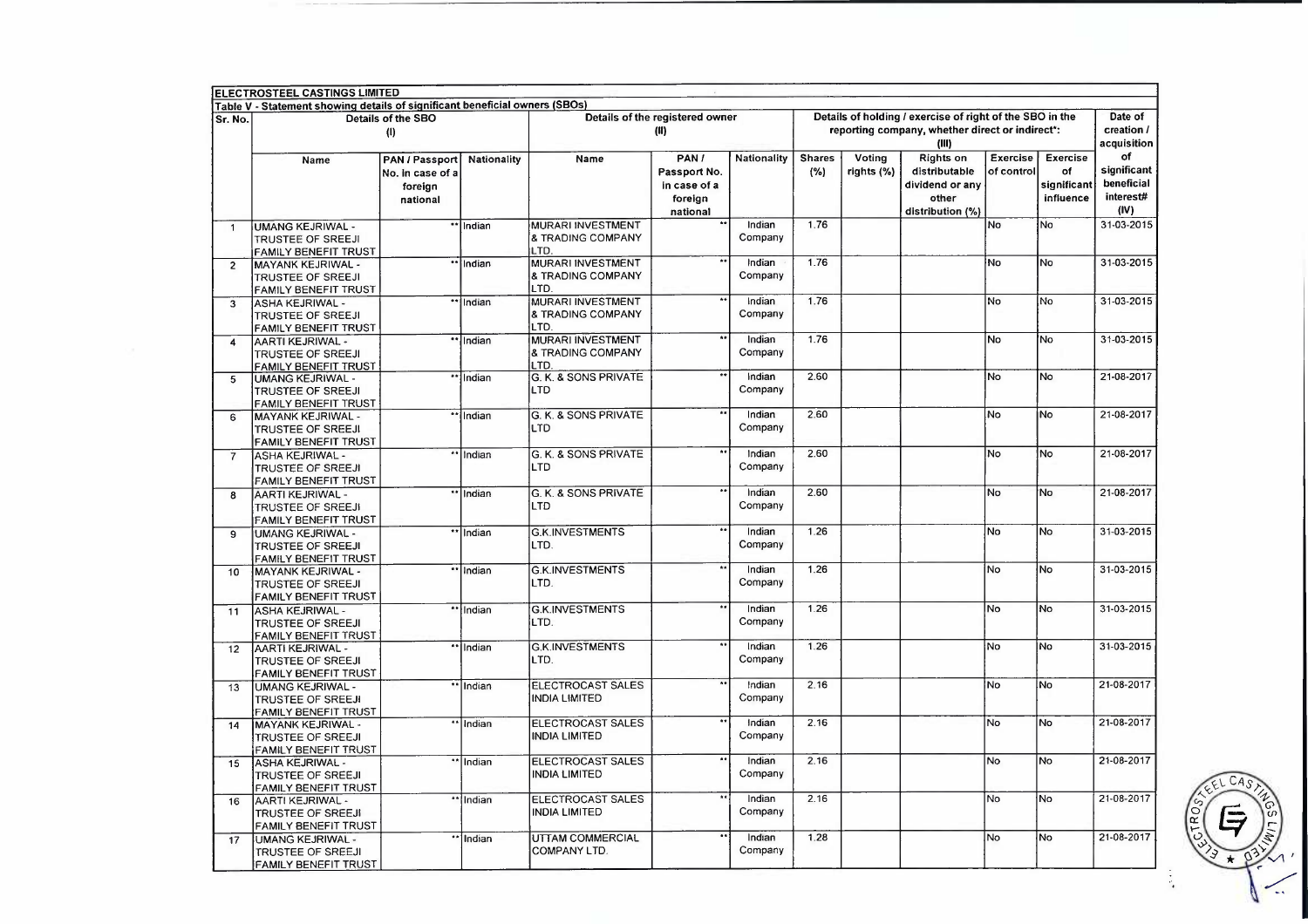| Sr. No. |                                                                              | Details of the SBO<br>(1)                                 |             |                                                                                                           | Details of the registered owner<br>(II)                      |                   |                      |                      | Details of holding / exercise of right of the SBO in the<br>reporting company, whether direct or indirect*:<br>(III) |                        |                                            | Date of<br>creation /<br>acquisition                 |
|---------|------------------------------------------------------------------------------|-----------------------------------------------------------|-------------|-----------------------------------------------------------------------------------------------------------|--------------------------------------------------------------|-------------------|----------------------|----------------------|----------------------------------------------------------------------------------------------------------------------|------------------------|--------------------------------------------|------------------------------------------------------|
|         | Name                                                                         | PAN / Passport<br>No. in case of a<br>foreign<br>national | Nationality | Name                                                                                                      | PAN /<br>Passport No.<br>in case of a<br>foreign<br>national | Nationality       | <b>Shares</b><br>(%) | Voting<br>rights (%) | <b>Rights on</b><br>distributable<br>dividend or any<br>other<br>distribution (%)                                    | Exercise<br>of control | Exercise<br>оf<br>significant<br>influence | оf<br>significant<br>beneficial<br>interest#<br>(IV) |
| 18      | MAYANK KEJRIWAL -<br><b>TRUSTEE OF SREEJI</b><br><b>FAMILY BENEFIT TRUST</b> |                                                           | ** Indian   | UTTAM COMMERCIAL<br><b>COMPANY LTD.</b>                                                                   | $\bullet\bullet$                                             | Indian<br>Company | 1.28                 |                      |                                                                                                                      | No.                    | No                                         | 21-08-2017                                           |
| 19      | ASHA KEJRIWAL -<br><b>TRUSTEE OF SREEJI</b><br><b>FAMILY BENEFIT TRUST</b>   |                                                           | ** Indian   | UTTAM COMMERCIAL<br>COMPANY LTD.                                                                          | $\star\star$                                                 | Indian<br>Company | 1.28                 |                      |                                                                                                                      | No                     | İNo                                        | 21-08-2017                                           |
| 20      | AARTI KEJRIWAL -<br>TRUSTEE OF SREEJI<br>FAMILY BENEFIT TRUST                |                                                           | ** Indian   | UTTAM COMMERCIAL<br>COMPANY LTD.                                                                          |                                                              | Indian<br>Company | 1.28                 |                      |                                                                                                                      | No                     | No                                         | 21-08-2017                                           |
| 21      | UMANG KEJRIWAL -<br>TRUSTEE OF SREEJI<br><b>FAMILY BENEFIT TRUST</b>         |                                                           | ** Indian   | <b>MALAY COMMERCIAL</b><br><b>ENTERPRISES LTD.</b>                                                        |                                                              | Indian<br>Company | 0.26                 |                      |                                                                                                                      | No                     | No                                         | 21-08-2017                                           |
| 22      | MAYANK KEJRIWAL -<br><b>TRUSTEE OF SREEJI</b><br>FAMILY BENEFIT TRUST        |                                                           | ** Indian   | <b>MALAY COMMERCIAL</b><br><b>ENTERPRISES LTD.</b>                                                        | $\bullet$                                                    | Indian<br>Company | 0.26                 |                      |                                                                                                                      | <b>No</b>              | No                                         | 21-08-2017                                           |
| 23      | ASHA KEJRIWAL -<br>TRUSTEE OF SREEJI<br><b>FAMILY BENEFIT TRUST</b>          |                                                           | ** Indian   | <b>MALAY COMMERCIAL</b><br><b>ENTERPRISES LTD.</b>                                                        | т.                                                           | Indian<br>Company | 0.26                 |                      |                                                                                                                      | No                     | lNo                                        | 21-08-2017                                           |
| 24      | AARTI KEJRIWAL -<br>TRUSTEE OF SREEJI<br>FAMILY BENEFIT TRUST                |                                                           | ** Indian   | <b>MALAY COMMERCIAL</b><br><b>ENTERPRISES LTD.</b>                                                        | $\star\star$                                                 | Indian<br>Company | 026                  |                      |                                                                                                                      | No                     | No                                         | 21-08-2017                                           |
| 25      | UMANG KEJRIWAL -<br><b>TRUSTEE OF SREEJI</b><br><b>FAMILY BENEFIT TRUST</b>  |                                                           | ** Indian   | <b>UMANG KEJRIWAL/</b><br>MAYANK KEJRIWAL -<br>TRUSTEE OF SREEJI<br><b>FAMILY BENEFIT</b><br><b>TRUST</b> |                                                              | Indian            | 2.02                 |                      |                                                                                                                      | No                     | No                                         | 31-03-2015                                           |
| 26      | MAYANK KEJRIWAL -<br>TRUSTEE OF SREEJI<br>FAMILY BENEFIT TRUST               |                                                           | ** Indian   | UMANG KEJRIWAL/<br>MAYANK KEJRIWAL -<br>TRUSTEE OF SREEJI<br><b>FAMILY BENEFIT</b><br><b>TRUST</b>        |                                                              | Indian            | 2.02                 |                      |                                                                                                                      | No                     | No                                         | 31-03-2015                                           |
| 27      | ASHA KEJRIWAL -<br>TRUSTEE OF SREEJI<br><b>FAMILY BENEFIT TRUST</b>          |                                                           | ** Indian   | UMANG KEJRIWAL/<br>MAYANK KEJRIWAL -<br>TRUSTEE OF SREEJI<br>FAMILY BENEFIT<br><b>TRUST</b>               |                                                              | Indian            | 2.02                 |                      |                                                                                                                      | <b>No</b>              | <b>No</b>                                  | 31-03-2015                                           |
| 28      | AARTI KEJRIWAL -<br>TRUSTEE OF SREEJI<br>FAMILY BENEFIT TRUST                |                                                           | ** Indian   | UMANG KEJRIWAL/<br><b>MAYANK KEJRIWAL -</b><br>TRUSTEE OF SREEJI<br><b>FAMILY BENEFIT</b><br><b>TRUST</b> | $\ddot{\phantom{a}}$                                         | Indian            | 2.02                 |                      |                                                                                                                      | No                     | No                                         | 31-03-2015                                           |
| 29      | <b>UMANG KEJRIWAL -</b><br>TRUSTEE OF SREEJI<br>FAMILY BENEFIT TRUST         |                                                           | ** Indian   | <b>ESCAL FINANCE</b><br>SERVICES LTD.                                                                     | $**$                                                         | Indian<br>Company | 0.01                 |                      |                                                                                                                      | No                     | No                                         | 21-08-2017                                           |
| 30      | MAYANK KEJRIWAL -<br>TRUSTEE OF SREEJI<br>FAMILY BENEFIT TRUST               |                                                           | ** Indian   | <b>ESCAL FINANCE</b><br>SERVICES LTD.                                                                     | **                                                           | Indian<br>Company | 0.01                 |                      |                                                                                                                      | No                     | <b>No</b>                                  | 21-08-2017                                           |
| 31      | ASHA KEJRIWAL -<br><b>TRUSTEE OF SREEJI</b><br><b>FAMILY BENEFIT TRUST</b>   |                                                           | "Indian     | <b>ESCAL FINANCE</b><br>SERVICES LTD.                                                                     |                                                              | Indian<br>Company | 0.01                 |                      |                                                                                                                      | No                     | No.                                        | 21-08-2017                                           |
| 32      | AARTI KEJRIWAL -<br>TRUSTEE OF SREEJI<br>FAMILY BENEFIT TRUST                |                                                           | ** Indian   | <b>ESCAL FINANCE</b><br>SERVICES LTD.                                                                     | $*$                                                          | Indian<br>Company | 0.01                 |                      |                                                                                                                      | No                     | No                                         | 21-08-2017                                           |